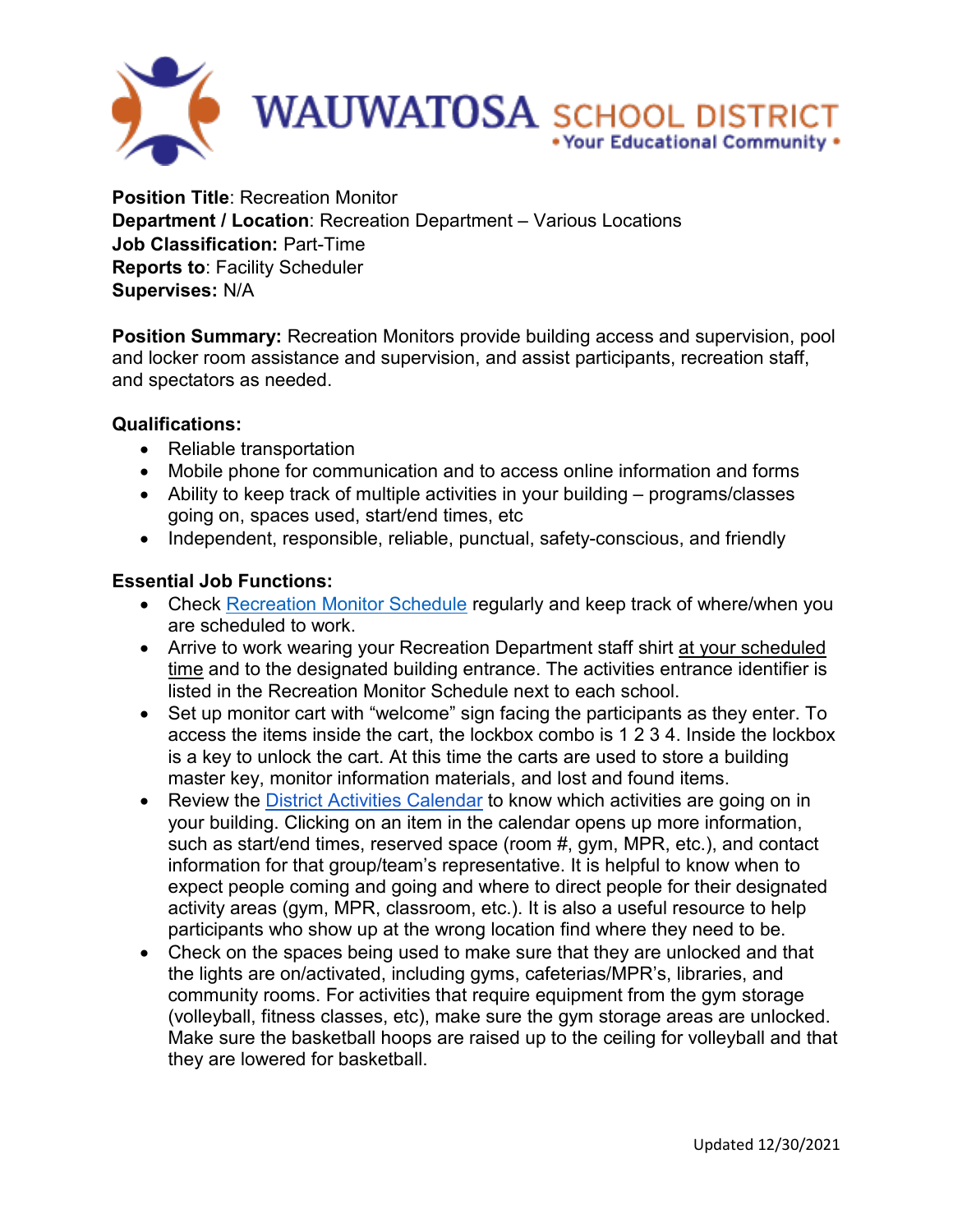

- Some schools leave a key to operate the basketball hoops and gym divider by the wall controls (Montessori & the newly built schools). You can take care of these things yourself when needed, otherwise find a custodian/cleaner to help.
- If any activity spaces are locked when you arrive, there should be a master key in the monitor cart that opens up the activity spaces and storages. If a key is not available, look around the building to find a custodian/cleaner to help. If you cannot find one, text the Facility Scheduler (please make a concerted effort to find someone to help first).
- Let in staff and participants as they arrive and greet everyone in a friendly manner. Make sure everyone is masked up. If not, kindly remind them they cannot be in the building without a mask.
- Between start/end times of activities when you're not expecting people in and out of the building, look around the building and make sure participants are staying in their designated activity areas and not wandering around the hallways or loitering in other parts of the building. If you find people in parts of the building where they do not belong, kindly remind them that the rest of the building is off limits due to District Security Guidelines.
- Report groups who do not follow the District's rule on wearing masks via the [Mask Violation Reporting](https://docs.google.com/forms/d/e/1FAIpQLSfe2wCWwHBuMXkZ58066fTsN189HrYDeucol2Zp_6dqHdZcNg/viewform) form.
- Report groups who do not show for their scheduled activities via the Missed [Reservations Form.](https://docs.google.com/forms/d/1A4YEG_7Jmn2Ll8JbJPll2Stn6FkzSH3GNLyltlRcQLE/edit)
- \*\*Monitors who are stationed beyond the gyms at the newly rebuilt schools are there to stop people from wandering into the rest of the building. All they need to know is that "the rest of the building is off limits."
- \*\*Monitors on pool/locker room duty make sure participants stay off the pool deck until the instructors/lifeguards are ready to start class, check the locker rooms during the change of classes to make sure nobody has slipped/fallen and to keep any eye on peoples' items, collect money and sign people in for Open Swim, and help with anything else needed. During swim classes the pool monitors work the pool entrance and/or adjacent hallway.

## **Additional Job Functions:**

- Keep entranceways clear and passable
- Wipe down locker room floors between classes to prevent people from slipping
- Check in with program instructors, coaches, and other staff and briefly assist with what is needed or requested from you
- Assist with finding custodians as needed. If you cannot fine one, text or call the Facility Scheduler.
- Assist with picking up the areas used and wiping down door handles and recreation equipment
- Notify Facility Scheduler of any unsafe conditions, complaints, needed repairs, incidents, or accidents